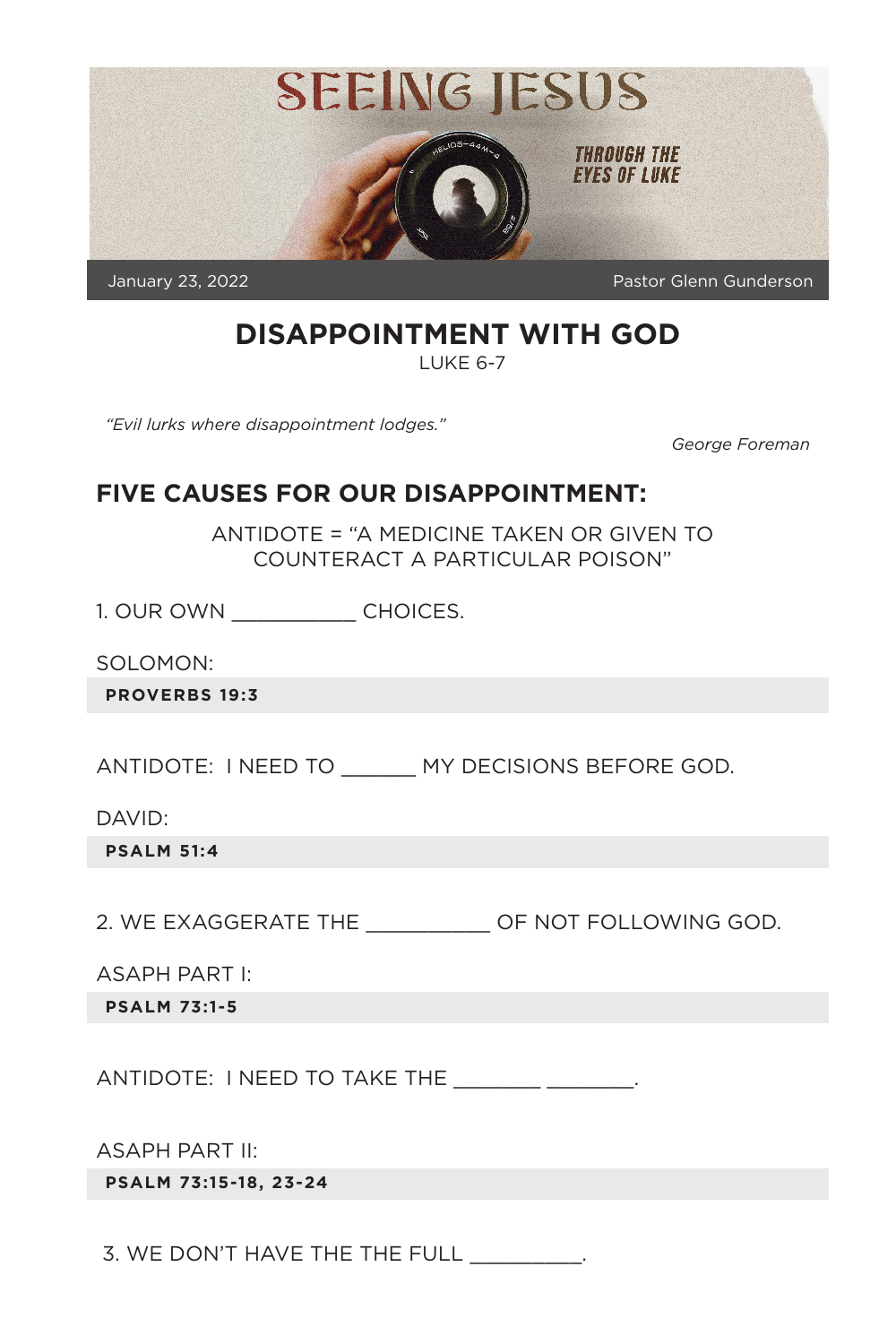#### JACOB:

#### **GENESIS 42:36**

*"There is just so much hurt, disappointment, and oppression one can take... The line between reason and madness grows thinner."*

*Rosa Parks*

*"We must accept finite disappointment, but never lose infinite hope. "*

*Martin Luther King, Jr.*

#### ANTIDOTE: I NEED TO TRUST THAT GOD KNOWS THE BIGGER

PAUL:

**ROMANS 8:28**

\_\_\_\_\_\_\_\_\_\_\_\_.

*"Keep on beginning and failing. Each time you fail, start all over again, and you will grow stronger until you have accomplished a purpose - not the one you began with perhaps, but one you'll be glad to remember. "*

*Anne Sullivan*

4. WE HAVE DONE THE RIGHT THING AND IT HAS TURNED OUT

JOHN THE BAPTIST:

**LUKE 7:18-20**

 $\overline{\phantom{a}}$  . The set of the set of the set of the set of the set of the set of the set of the set of the set of the set of the set of the set of the set of the set of the set of the set of the set of the set of the set o

ANTIDOTE: I NEED TO RUN BACK TO THE BEHIND MY  $\qquad \qquad$ .

JESUS:

**LUKE 7:21-28**

5. WE HAVE NOT ACCEPTED GOD'S \_\_\_\_\_\_\_\_\_\_\_\_ IN OUR LIFE.

THE PHARISEES:

**LUKE 7:29-35**

ANTIDOTE: I NEED TO BE A \_\_\_\_ OR A \_\_\_\_\_\_ UNDER AUTHORITY.

THE CENTURION:

#### **LUKE 7:1-10**

**Fill in the blanks:** foolish, own, benefits, long view, picture, purpose, wrong, facts, faith, authority, man, woman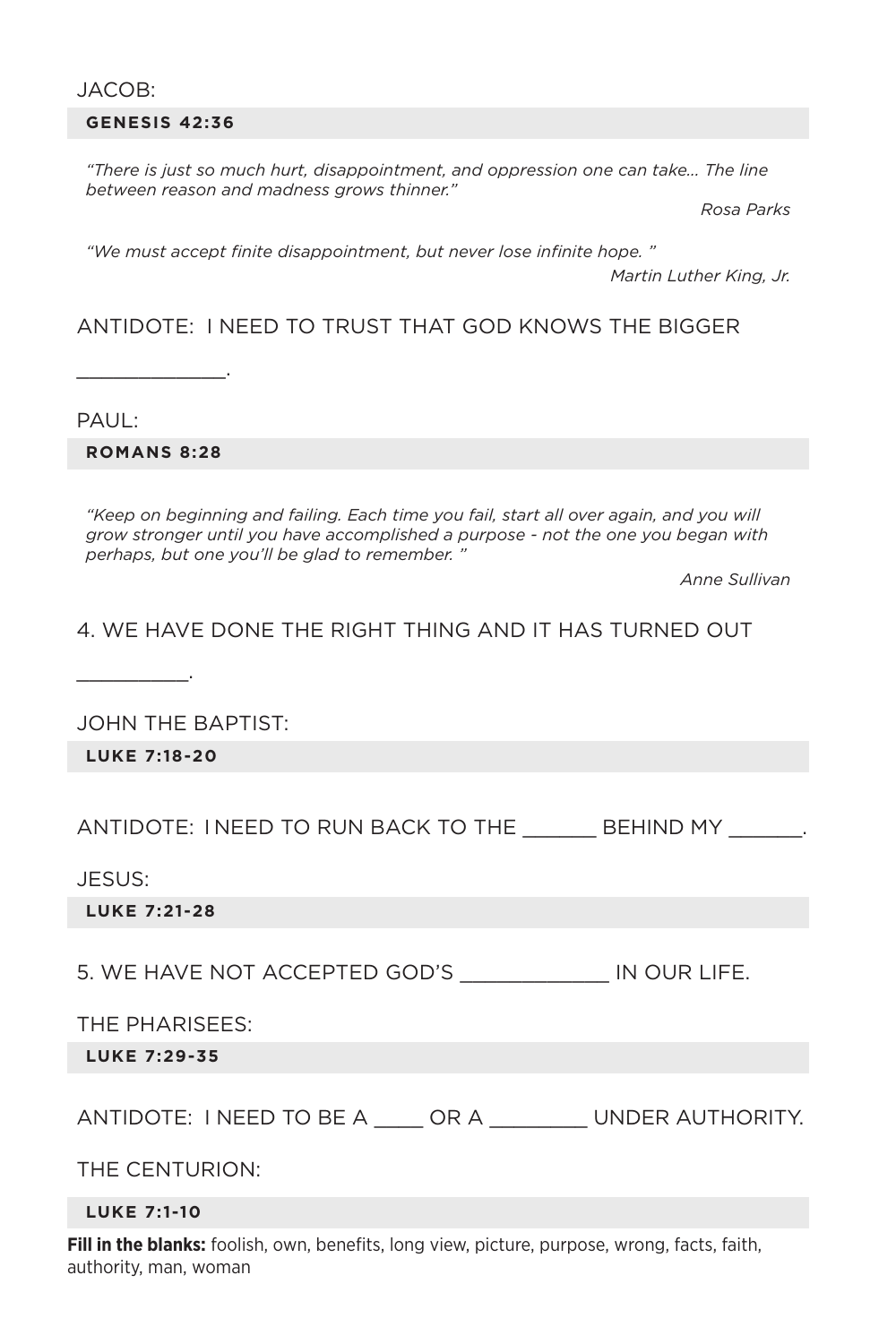*This Study Guide will help you go deeper throughout the week with daily scripture reading and questions for your own personal reflection and application. It is also designed to be used for discussion with your family, friends and Life Group.*

### OPEN UP

As a child, what family rules did you think were silly or hard to understand? How do you view those rules now?

#### DAY 1: READ 6:1-26

What is the main issue for the Pharisees in vy. 1-11? For Jesus? How does Jesus clarify the Sabbath issue (vv.5,9)? When have you felt tension between obeying religious principles and helping people?

Who is in the crowd when Jesus begins teaching (v. 17-19)? Why have they come? How does Jesus meet their needs?

According to Jesus, what four qualities ought to characterize "kingdom people" (vv. 20-22)? What blessing is promised for each of these qualities? Are they present or future blessings?

#### DAY 2: READ LUKE 6:27-49

How does this description (vv.27-36) of love challenge you? How can it serve as a model for relating to someone you find difficult?

What activities does Jesus condemn and command (vv.37-38)? Does v. 37 say that we must love others before God will love us? Why or why not?

In light of this three-fold passage (vv.41-45), how would you recommend approaching people who need help or correction?

## DAY 3: READ LUKE 7:1-17

How does the elder's request for Jesus' help differ from the centurion's (vv. 4-8)? What characteristics of the centurion's attitude and request would be helpful to remember when we ask God for help?